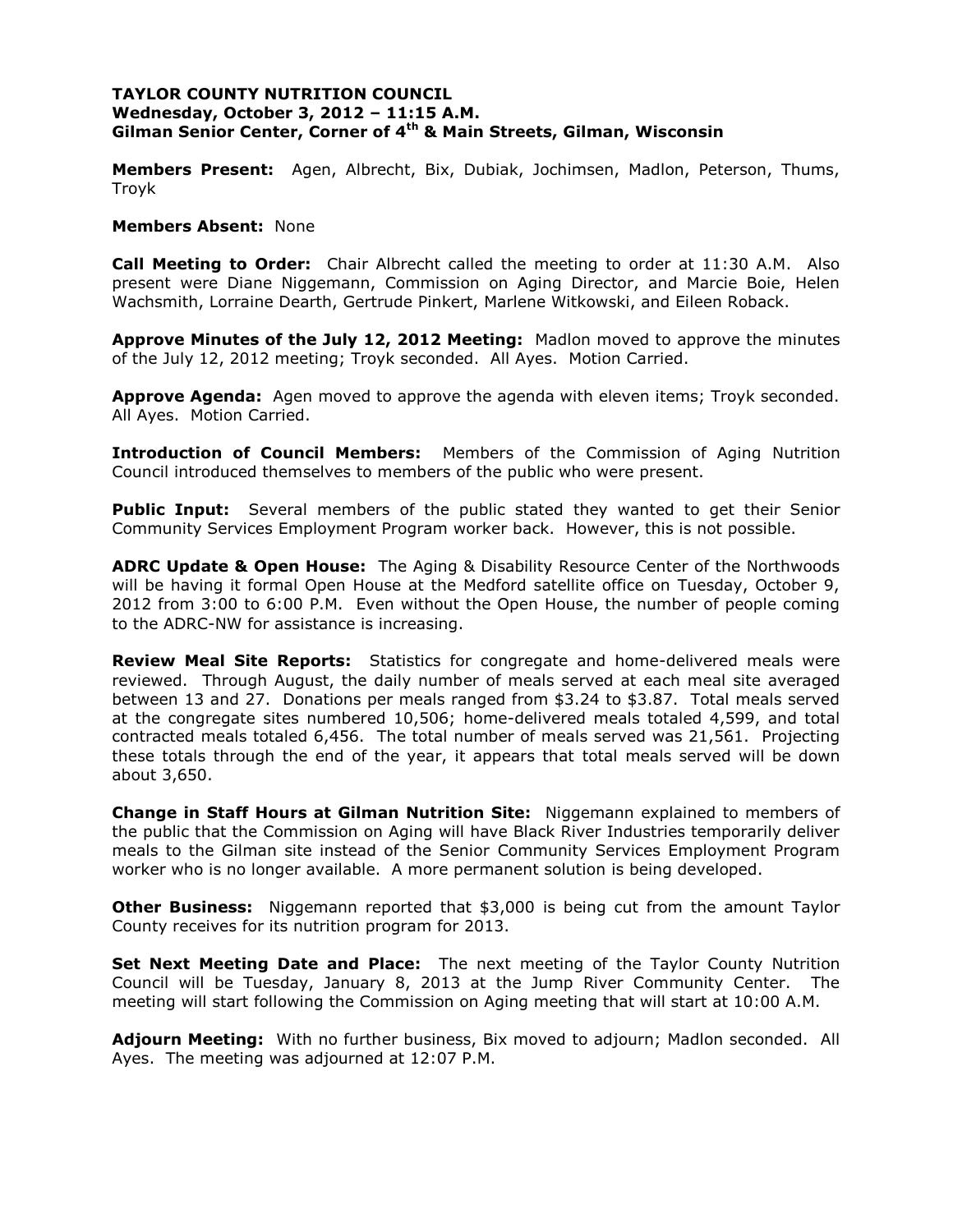## **TAYLOR COUNTY NUTRITION ADVISORY COUNCIL Thursday, July 12, 2012 – 11:15 A.M. Stetsonville Community Center – Stetsonville, Wisconsin**

**Members Present:** Agen, Albrecht, Bix, Dubiak, Jochimsen, Madlon, Peterson, Thums, Troyk

#### **Members Absent:** None

**Call to Order:** Chair Albrecht called the meeting to order at 11:20 A.M. Also present were Loraine Thomsen, a member of the general public, and Diane Niggemann, Taylor County Commission on Aging Director.

**Approve Minutes of the April 4, 2012 Meeting:** Thums moved to approve the minutes of the April 4, 2012 meeting; Dubiak seconded. All Ayes. Motion Carried.

**Approve Agenda:** Bix moved to approve the agenda with nine items; Thums seconded. All Ayes. Motion Carried.

**Public Input:** There was no public comment.

**Review Nutrition Reports:** Year-end congregate meal totals for the period January through May, 2012 were as follows: Medford: 15 meals per day and \$3.52 per meal in donations; Stetsonville: 18 meals per day and \$3.82 in donations; Rib Lake: 21 meals and \$3.28 in donations; Westboro: 15 meals and \$3.47 in donations; Goodrich: 27 meals and \$3.29 in donations; Gilman: 14 meals and \$3.23 in donations; Jump River: 17 meals and \$3.47 in donations. Average: 17 meals per day per site and \$3.42 in donations per meal. Total congregate meals served from January through May 2012 were 6,589 and total donations received were \$22,560.52.

Total home-delivered meals for the period January through May 2012 were 7,103 with total donations of \$27,741.56. Total meals served for the first five months of 2012 were 13,692, and total donations were \$50,302.08.

**2013-2015 Aging Unit Plan:** The goal for the 2013-2015 Aging Unit Plan - nutrition component is to increase meals served at each meal site.

**Other Business:** A 2013 van has been ordered for the Commission. The Commission received old van from the County, but it was in a very bad condition and required almost \$4,000 in repairs in just one year.

**Set Next Meeting Date & Place:** The next meeting of the Nutrition Advisory Council will be Wednesday, October 3, 2012 immediately following the monthly meeting of the Commission on Aging. It will be in Gilman.

**Adjourn Meeting:** With no further business, Bix moved to adjourn; Dubiak seconded. All Ayes. The meeting was adjourned at 11:52 A.M.

**Handouts:** Minutes of the April 4, 2012 Nutrition Council Meeting; 2012 Average Congregate Meals per Day & Donations per Meal; 2012 Congregate/Home Delivered Meals Served; 2012 Congregate/Home Delivered Meals Donations; 2012 Cumulative Monthly/Quarterly/YTD Nutrition Statistics with 2011 Comparisons; 2011 Average Cost Per Dining Site and Home Delivered Meals.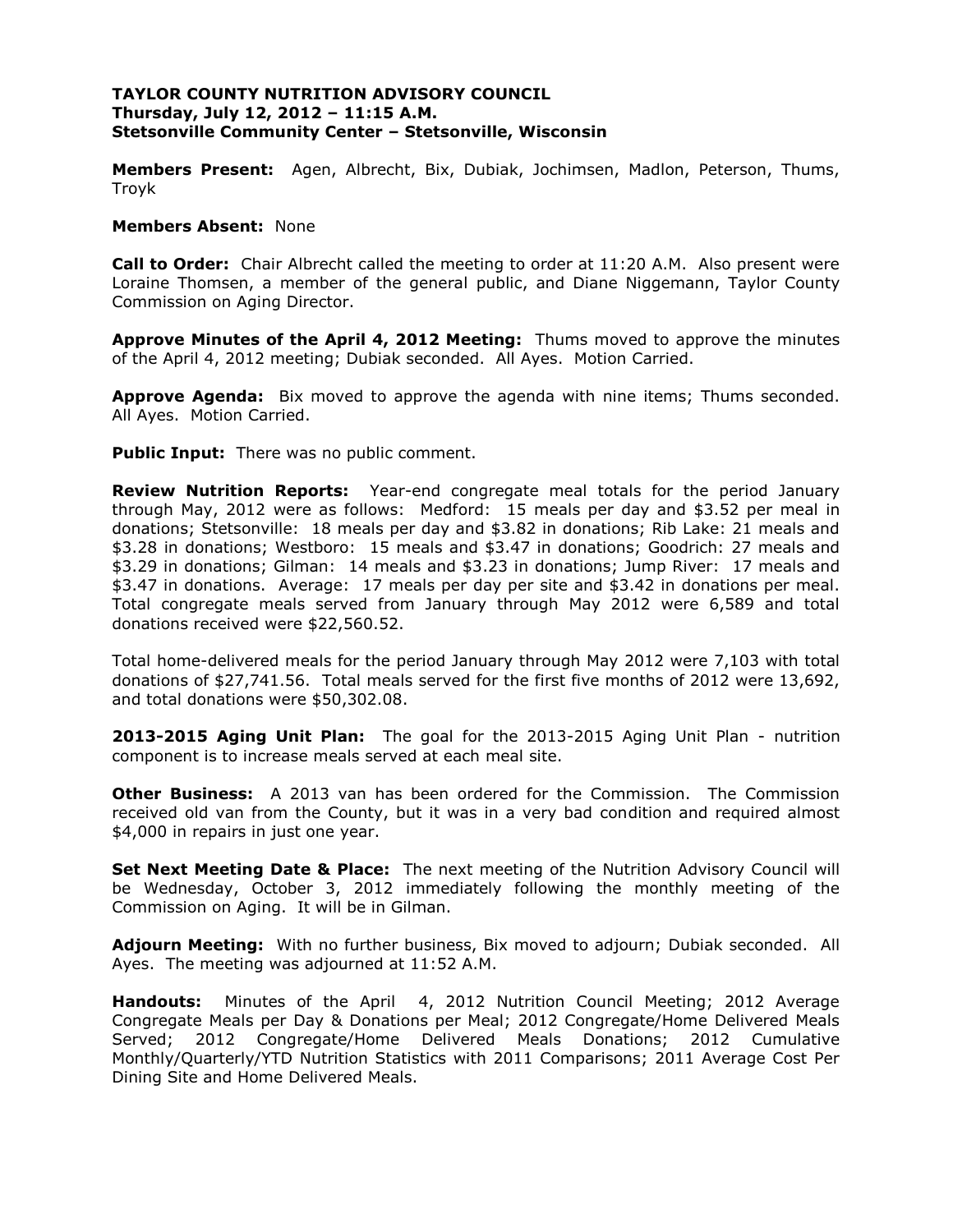# **TAYOR COUNTY NUTRITION ADVISORY COUNCIL**

Wednesday, April 4, 2012 - 11:15 A.M. Multi-Purpose Building

**Members Present:** Agen, Albrecht, Bix, Brooks, Jochimsen, Peterson, Thums, Troyk

**Members Absent:** Dubiak (Excused)

**Call to Order:** Chair Albrecht called the meeting to order at 11:15 A.M. Also present was Commission on Aging Director Niggemann.

**Approve Minutes of the January 3, 2012 Meeting:** Thums moved to approve the minutes of the January 3, 2012 meeting; Troyk seconded. All Ayes. Motion carried.

**Approve Agenda:** Bix moved to approve the agenda with nine items; Thums seconded. All Ayes. Motion Carried.

**Public Input:** There was no public input.

**ADRC Update:** Please see the minutes for the April 4, 2012 Commission on Aging meeting.

**2011 Year-End Reports:** Year-end congregate meal totals for 2011 were as follows: Medford averaged 19 meals per day and \$3.60 in donations; Stetsonville averaged 20 meals and \$3.99; Rib Lake averaged 20 meals and \$3.42 in donations; Westboro averaged 15 meals and \$3.48; Goodrich averaged 28 meals and \$3.46; Gilman averaged 14 and \$3.13, Jump River averaged 17 and \$3.55. Total meal averages per day were 18 with total average daily donations of \$3.51. Total meals served were 16,239 and total donations were \$56,945.58.

Total home-delivered meals for 2011 were 19,755 and total donations for home-delivered meals were \$89,841.43. Total meals served overall were 35,994, down from 38,453 in 2010. Total donations were \$146,787.01, down from \$150,269.75 in 2010.

**Other Business:** There was no other business discussed.

**Set Next Meeting Date & Place:** The next meeting of the Taylor County Nutrition Council will be Tuesday, July 10, 2012 at the Stetsonville Nutrition Site.

**Adjourn Meeting:** With no further business, Brooks moved to adjourn; Bix seconded. All Ayes. The meeting was adjourned at 11:58 A.M.